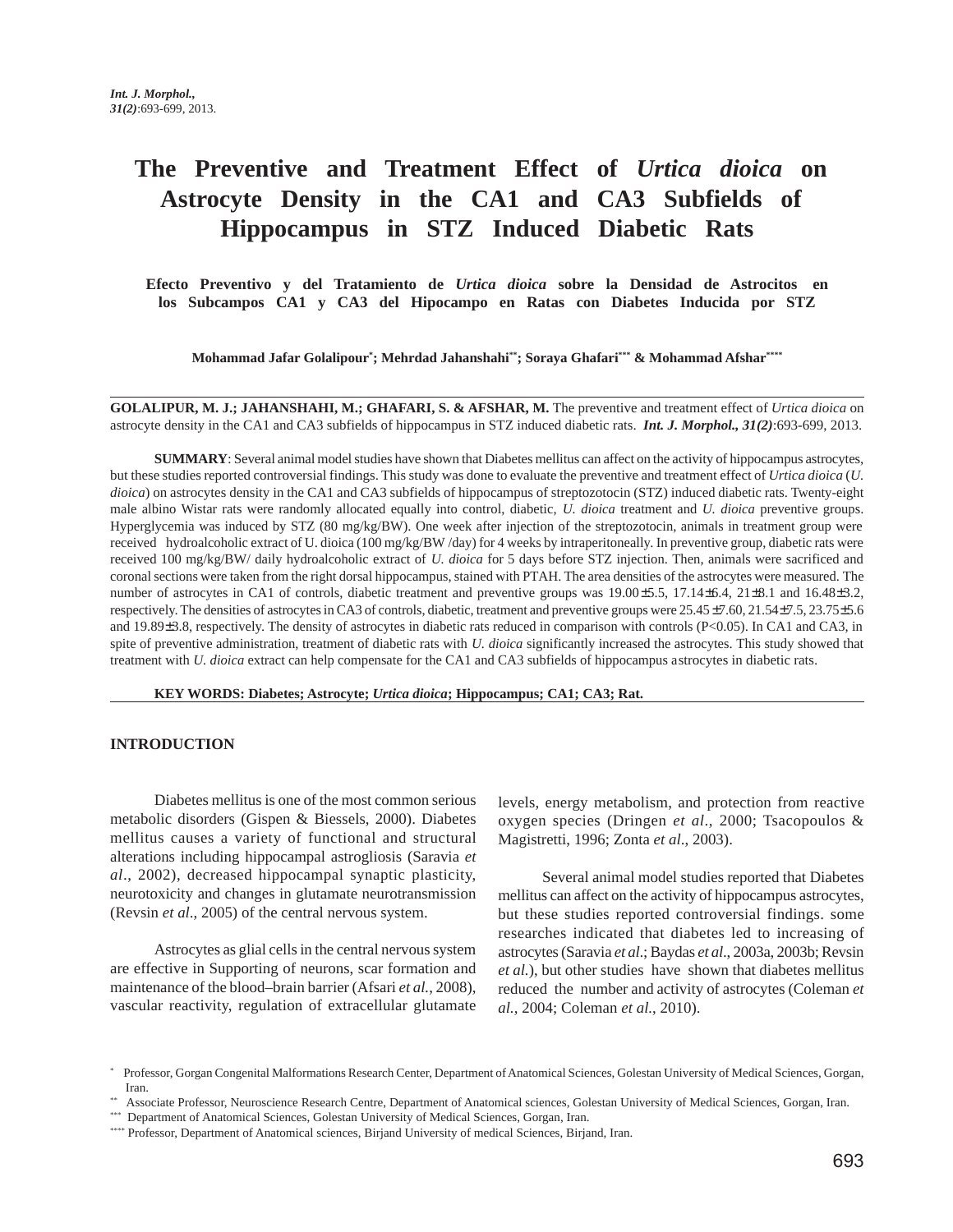Furthermore, several studies indicated that induction diabetes is associated with a reduction in GFAP-positive astrocytes in the spinal cord and death of hypothalamic astrocytes in poorly controlled diabetic rats (García-Cáceres *et al.,* 2008; Afsari *et al.)*.

In recent years, there has been renewed interest in plant medicine for the treatment of different diseases (Kameswara Rao *et al*., 2003; Ladeji *et al*., 2003). Isolated studies screened various plants having "folk medicine reputation" by biochemical test for this antidiabetogenic effect (Vats *et al*., 2002).

*Urtica dioica* L. Stinging nettle *(Urticacea)* is annual and perennial herb, distinguished with stinging hairs (Kavalali *et al.,* 2003). Among the Urtica species, *Urtica dioica* (*U. dioica*) has already been known for a long time as medicinal plants in the world. The blood sugar lowering effect of *U. dioica* as a medicinal herb has been introduced in old script such as those written by Avicenna (Farzami *et al.,* 2003). In addition, *U. dioica* is among several species listed for their use against diabetes in folk medicine in a large pharmacological screen of European species (Atta-Ur-Rahman & Zaman, 1989).

Since there is controversy about the effect of Diabetes mellitus on astrocytes alterations in the CA1 and CA3 subfields of hippocampus and lack of study regarding the effect of *Urtica dioica* on hippocampal astrocyte density, this study carried out to evaluate the preventive and treatment effect of *U. dioica* on astrocytes density in the CA1 and CA3 subfields of hippocampus of STZ induced diabetic rats.

# **MATERIAL AND METHOD**

In this experimental study 28 adult male Wistar rats (weighing 250–300 g) were used. All animals were treated in agreement with the Helsinki Convention on the use of animals in research approved by the Institutional Review Board. The animals were kept in air-conditional animal room  $(22±2°C)$  under a 12 h light/dark cycle.

**Collection of Plant**. Fresh leaves of *U. dioica* were collected from cultivated plant, from suburb of Gorgan, northern Iran (Golestan, Iran) in OCT 2005 and taxonomically identified by Department of Pharmacognosy, Mazandaran University of Medical Sciences. A voucher specimen (5-77-1) was deposited in the herbarium of Mazandaran University.

**Preparation of extract of** *Urtica dioica*. The dried and powered of *U. dioica* leaves (400 g) were percolated by

Ethanol (45%) solvent. In briefly the dried leaf of *U. dioica* (by using hot air 35-40 ºC) powdered by mechanical milling. Prelinering maceration during 5 hours was done and the product percolated and mixing during 48 hours. The extract was filtrated (0.8 Micron) and spray dried in a lab plant SD4 spray drier (lab plant ltd, England). Spectrophotometric assay was carried out to determine the concentration of phenolic and flavonid content of *U. dioica* leaves extract (Kraus & Spiteller, 1991; Evans, 2002). Also antioxidant activity was measured by DPPH method.

**Chemical**. All chemical such as Streptozotocin (STZ) used were of analytical grade obtained from Merck and Sigma.

**Experiment induction of diabetes**. Streptozotocin was dissolved in saline immediately use and intraperitoneally injected. Diabetes was induced with a single intraperitoneally (IP) injection of Streptozotocin (STZ) (80 mg/kg) to overnight fast rats. Blood samples for glucose measurements were taken from the tail vein. Diabetes was confirmed by measuring the glucose concentration by using Glucometer method.

**Experimental design**. For this study four groups designed: Normal healthy control group (Group I), received Saline daily for 4 weeks. Diabetic group (Group II) received Saline daily for 4 weeks after STZ injection, Treatment group (Group III), diabetic rats that administered 100 mg/kg/BW/ daily hydroalcoholic extract of *U. dioica* (Gülçin *et al*., 2004; Kavalali *et al*.), for 4 weeks and preventive group, rats were received 100 mg/kg/BW/ daily hydroalcoholic extract of U. dioica for five days and then diabetes induced by STZ. In the experiments, seven rats were used in each group.

**Intraperitoneal glucose tolerance test (GTT)**. GTT was performed on 16 h fasted rats using 2gram glucose /kg body weight. In all groups, blood was collected from the animals by tail snipping at 0, 30, 90 and 120 minutes after glucose load. Also glucose test were performed after IP injection STZ in 1 and 5 weeks.

**Histological and Morphometric studies**. After the animals had been scarified, the brains were removed and fixed in buffered formaldehyde 10% solution for histological analysis. Brains were cut coronally into 7 µm slices. Approximately 10 slices obtained from each brain. Then they were processed and were stained with PTAH staining.

Then a photograph of each section was produced using an Olympus BX 51 microscope and a DP 12 digital camera under a magnification of 400. An area of  $20000 \mu m^2$ was selected in the CA1 and CA3 subfields of hippocampus in all sections. To measure the area density of the astrocytes,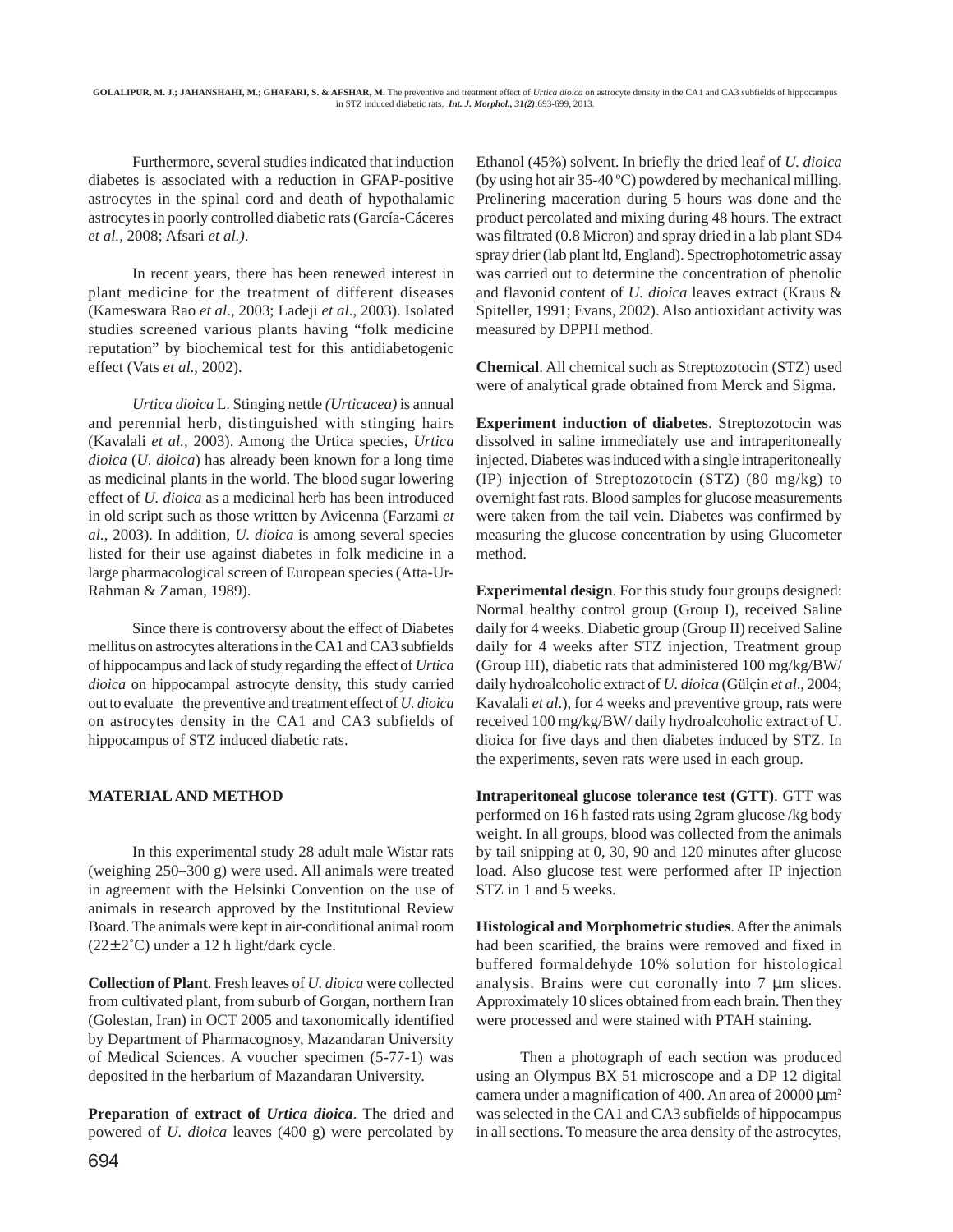the images were transferred to the computer. Using OLYSIA Autobioreport software, Olympus Co, the appropriate grids were superimposed on the pictures and the cells were counted manually.

**Statistical analysis**. Experimental data were evaluated using Spss v.11.5 and one way ANOVA and expressed as Mean± SE P< 0.05 was considered significant.

#### **RESULTS**

700

Phytochemical analysis of extract showed the presence of phenolic and flavonids content,  $22.8 \pm 2.7$  and  $41.2 \pm 3.1$  mg/gram dry extract, respectively. Antioxidant activity by DPPH method showed 25.5±2.2 percent of scavenging activity.

The Glucose Tolerance Test (GTT) of the three groups at the beginning and the 5<sup>th</sup> wk of the study are showed in Fig. 1. As shown in Fig. 1, the GTT results of all rats were normal at the beginning of experiment. At the end of study control rats which have not received STZ showed a normal GTT. In contrast, the diabetic rats which have been undergone STZ-induced diabetes at the first day of study showed the most profound impairment GTT. Also result of GTT in treated group was similar to STZ-induced diabetes.

The density of astrocytes (per 20000 mm<sup>2</sup>) in CA1 and CA3 of hippocampus in control, diabetic Treatment and preventive groups are depicted on Fig. 2.

The number of astrocytes in CA1 area of controls, diabetic treatment and preventive groups was 19.00±5.5, 17.14±6.4, 21±8.1 and 16.48±3.2, respectively.



Fig. 1. The Glucose Tolerance Test (GTT) of the four groups at the beginning and the end of the study.

Fig. 2. Astrocytes number in CA1 and CA3 in control, diabetic, treatment and preventive groups (\* compared with control group, \*\* compared with diabetic group,  $P<0.05$ )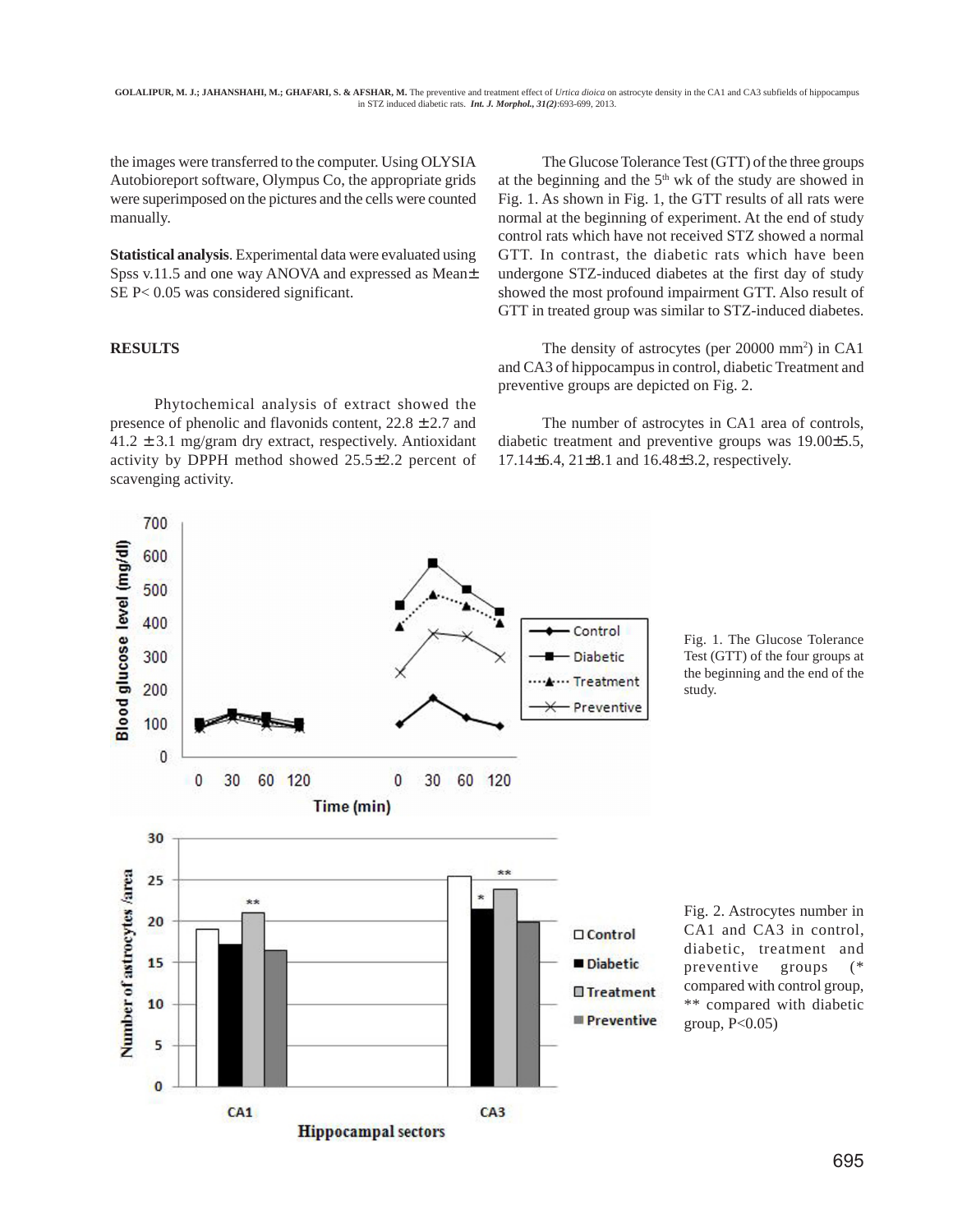In CA1, treatment of diabetic rats with *U. dioica* significantly increased the astrocytes as compared to diabetic group, but preventive administration of *U. dioica* does not alter the astrocytes density.

The densities of astrocytes in CA3 area of controls, diabetic, treatment and preventive groups were 25.45±7.60, 21.54±7.5, 23.75±5.6 and 19.89±3.8, respectively.

In CA3, the density of astrocytes in diabetic rats reduced as compared with controls (P<0.05). Treatment of diabetic rats with *U. dioica* significantly increased the astrocytes compared to diabetic group, but preventive administration of *U. dioica* had no effect on astrocytes density.

# **DISCUSSION**

This study showed that astrocytes numbers were nonsignificantly reduced in CA1 and significantly reduced in CA3 in STZ induced diabetics rats. Our results is similar to previous studies (Coleman *et al*., 2004, 2010) and is contrast with others (Saravia *et al*.; Baydas *et al*., 2003a, 2003b; Revsin *et al*.).

Coleman *et al.* (2010) reported that diabetes reduce GFAP content in rats at 4 and 8 weeks of diabetes duration. Also, Lebed *et al*. (2008) indicated that GFAP cell count in CA1 and CA3 areas decrease in  $3<sup>rd</sup>$  day in STZ induced diabetic rats in comparison with controls.

Furthermore, reduction of astrocytes in spinal cord and hypothalamus were reported in didactic animals (García-Cáceres *et al*.; Afsari *et al*.). Reduction of astrocytes in diabetic animals can be due to astrocytes death by apoptosis (García-Cáceres *et al*.).

Apoptotic cell death occurs In diabetes mellitus in numerous tissues (Nishikawa & Araki, 2007; Allen *et al*., 2005; Arroba *et al*., 2003, 2005, 2007; Lechuga-Sancho *et al*., 2006a, 2006b; Klein *et al*., 2004), with increase of glucose level (Romero *et al.*, 2002; Anitha *et al.*, 2006), decrease insulin or insulin-like growth factor signaling (Ishii, 1995) or an increase in cytokines such as TNFa (Chen & Goeddel, 2002). Because, glial cells control the supply of glucose and its metabolites to neurons (Pellerin *et al*., 2007), they are the first line of defense against changes in glucose concentrations. Furthermore, when glucose availability is reduced, glycogen stored in astrocytes serves as a fuel source for neurons (Brown & Ransom, 2007). Thus, it is possible that prolonged exposure to elevated glucose levels underlies the increase death of astrocytes.

High glucose levels directly induce death of different glial cell types (Xi *et al*., 2005; Delaney *et al*., 2001). However, increased TNFa (Arroba *et al*., 2005), decreased insulin (Arroba *et al.*, 2007) or insulin growth factor (IGF)-I (Busiguina *et al.,* 1996), could be involved in glial cell death.

The intracellular mechanism of the increase astrocytes death most likely involves nuclear translocation of AIF (apoptosis inducing factor) (García-Cáceres *et al.*, 2008).

Nuclear translocation of AIF is involved in caspaseindependent cell death in response to a variety of signals, including oxidative stress, glutamate toxicity, and ischemia. Loss of mitochondrial membrane integrity results in the release of this factor, which can then be translocated to the nucleus where it induces DNA fragmentation and chromatin condensation (Krantic *et al.,* 2007).

In other hand, several studies have reported that increase of number of astrocytes in diabetes mellitus (Saravia *et al*.; Baydas *et al.*, 2003a, 2003b; Revsin *et al.*).

Baydas *et al.,* (2003b) reported an increased GFAP immunostaining in the hippocampus of 6 weeks after induction of diabetes in rats in comparision with control animals.

Also, Saravia *et al.,* study is founded that the number of GFAP cells significantly increase in SFZ-treated mice. Indeed, Saravia *et al*., reported that the number of GFAP astrocytes increased 3-fold in the hippocampal stratum radiatum of STZ-diabetic female mice compared with agematched, vehicle-treated non diabetic controls.

Furthermore, Muranyi *et al.,* (2006), found that the number of GFAP-positive astrocytes significantly increase in the hippocampus of diabetic rats. Also he reported that the diameters of astrocytes body were found to be enlarged and the number and foot processes length of astrocytes were increased.

Astrocytosis is often related to neurodegenerative diseases and aging, in which neuronal dysfunction or damage can also accompanied (Goss *et al.*, 1991; Magistretti & Pellerin, 1999; Ridet *et al*., 1997).

The alterations of astrocytes number possibly due to oxidative stress (Baydas *et al*., 2003b) and free radical formation (Baydas *et al.*, 2003a).

Studies have shown that hippocampus astrocytes of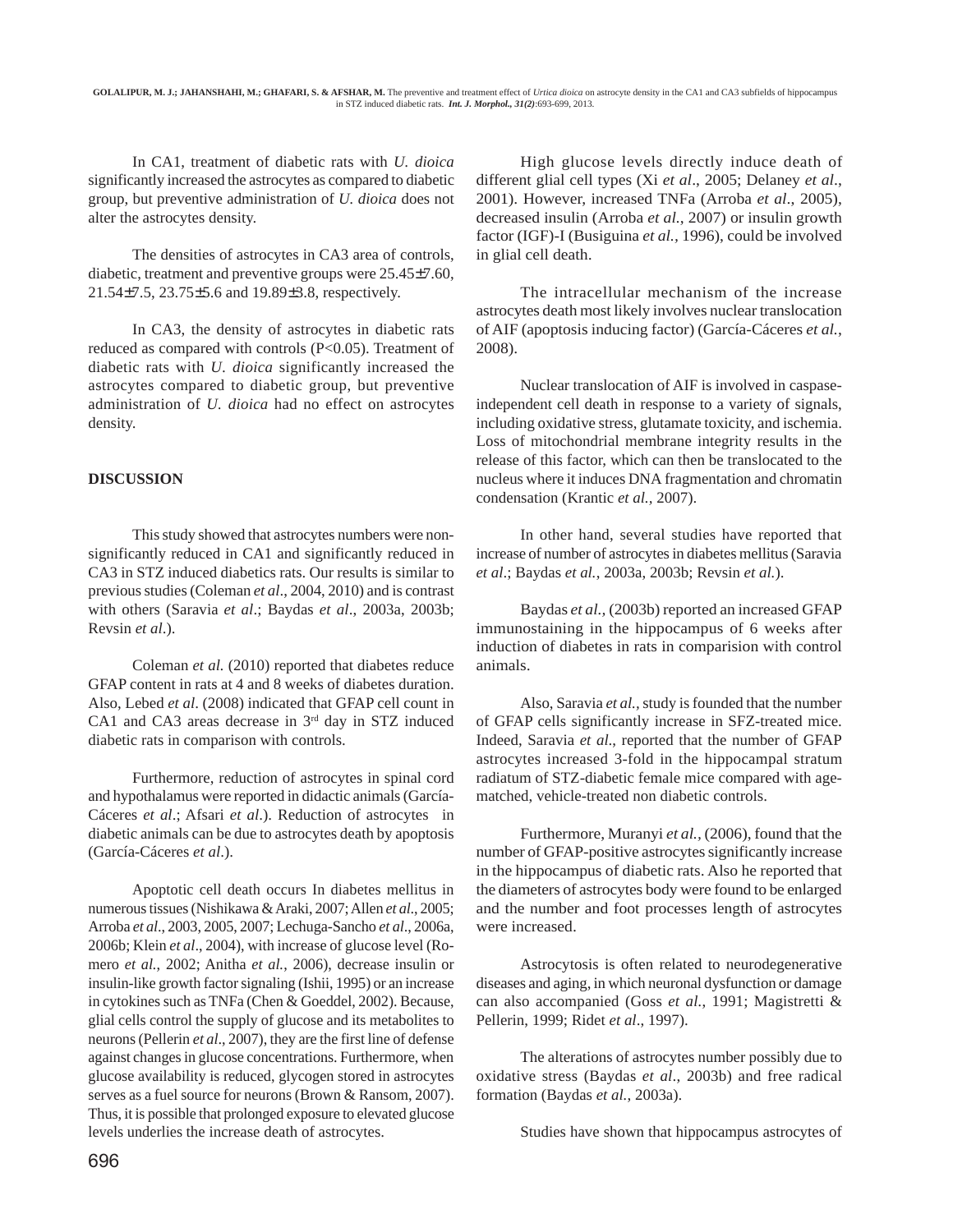diabetic rats can changes due to melatonin and vitamin E (Baydas *et al.*, 2003a,b). Vitamin E as an antioxidant agent and melatonin as a direct scavenger and indirect antioxidant can affect on astrocytes in diabetics model (Baydas *et al*., 2003a). In our study *U. dioica* leaves extract increased the astrocytes number in CA1 and CA3 of diabetic rats. Also, Renno *et al.,* (2008),reported that diabetic rats treated with green tea showed a significant increase in the number GFAP-immunoreactive astrocytes in all the spinal cord gray areas as compared to waterdrinking diabetic rats.

In our previous studies, the treatment with *U. dioica* extract after induction of diabetes can help to restore diabetes-induced granule cell and astrocytes loss in the rat dentate gyrus (Fazeli *et al.*, 2008; Jahanshahi *et al.*, 2009)

In the present study, *U. dioica* extract (100 mg/kg/ BW daily for 4 weeks after induction of diabetes) increased the number of astrocyte in CA1 and CA3 of STZ-induced diabetic rats.

Neural protective properties of *U. dioica* extract in the CA1 and CA3 of diabetic rats hippocampus have been attributed to antioxidant and anti-apoptotic properties of *U. dioica* (Fazeli *et al.*, 2010). It is founded that *U. dioica* contains phenolic compounds, particularly flavoniods (Mavi *et al.,* 2004). Flavonoids generally have antioxidant potential (Hall & Cuppett, 1997). Indeed, in our study, the preventive administration of *U. dioica* (100 mg/kg/

BW daily for 5 days before induction of diabetes could not alter the reduction of astrocytes in CA1 and CA3 of STZ-diabetic rats. Also, in our previous study, the preventive administration of *U. dioica* extract can not help to restore diabetes-induced astrocytes loss in the rat dentate gyrus (Golalipour *et al*., 2011).

Although, neural cell death protective properties of the extract in the CA1 and CA3 of diabetic mice hippocampus have been attributed to antioxidant and antiapoptotic properties of *U. dioica,* but lack of effect of *U. dioica* in this section of study may be due to low dosage and short duration of this plant before induction of diabetes in animals.

In conclusion, this study showed that astrocytes density of hippocampus reduce in STZ induced diabetic rats and *U. dioica* extract administration after induction of diabetes for 4 weeks can be a beneficial treatment for the regulation of astrocytes density in the in CA1 and CA3 of diabetic rats, but administration of *U. dioica* extract before induction of diabetes can not help compensate for astrocytes in hippocampus.

## **ACKNOWLEDGEMENTS**

We thank the Deputy research of Golestan University of medical sciences and Dr. Vahid khori.

**GOLALIPUR, M. J.; JAHANSHAHI, M.; GHAFARI, S. & AFSHAR, M.** Efecto preventivo y del tratamiento de *Urtica dioica* sobre la densidad de astrocitos en los subcampos CA1 y CA3 del hipocampo en ratas con diabetes inducida por STZ. *Int. J. Morphol., 31(2)*:693-699, 2013.

**RESUMEN:** Varios estudios en modelos animales han mostrado que la diabetes mellitus puede afectar la actividad de los astrocitos del hipocampo, pero estos resultados son controvertidos. Este estudio se realizó para evaluar el efecto preventivo y de tratamiento de la *Urtica dioica* (*U. dioica*) en la densidad de los astrocitos en los subcampos CA1 y CA3 del hipocampo en ratas diabéticas inducidas por estreptozotocina (STZ). Veintiocho ratas Wistar albinas macho fueron asignadas al azar por igual en grupos control, diabético, con tratamiento *U. dioica* y preventivo con *U.dioica.* La hiperglucemia se indujo por STZ (80 mg/kg/peso corporal). Una semana después, los animales del grupo tratamiento recibieron el extracto hidroalcohólico de *U. dioica* (100 mg/kg/ peso corporal/día) durante 4 semanas vía intraperitoneal. El grupo preventivo, recibió 100 mg/kg/peso corporal/día de extracto hidroalcohólico *U. dioica* durante 5 días antes de la inyección de STZ. Los animales fueron sacrificados, se tomaron secciones coronales del hipocampo dorsal derecho y se tiñeron con PTAH. Fueron medidas las densidades de área de los astrocitos. El número de astrocitos en CA1 de los grupos de ratas control, diabéticas, con tratamiento de *U. dioica* y preventivo con *U. dioica* fue 19,00±5,5, 17,14±6,4, 21±8,1 y 16,48±3,2, respectivamente. Las densidades de los astrocitos en CA3 de los grupos de ratas control, diabéticas, con tratamiento de *U. dioica* y preventivo con *U. dioica* fue 25,45±7,60, 21,54±7,5, 23,75±5,6 y 19,89±3,8, respectivamente. La densidad de los astrocitos en las ratas diabéticas se redujo en comparación con los controles (P <0,05). En CA1 y CA3, a pesar de la administración preventiva, sólo el tratamiento de ratas diabéticas con *U. dioica* aumentó significativamente los astrocitos. Este estudio mostró que el tratamiento con extracto de *U. dioica* puede ayudar a compensar los astrocitos de los subcampos CA1 y CA3 del hipocampo en ratas diabéticas.

**PALABRAS CLAVE: Diabetes; Astrocitos;** *Urtica dioica***; Hippocampo; CA1; CA3; Rata.**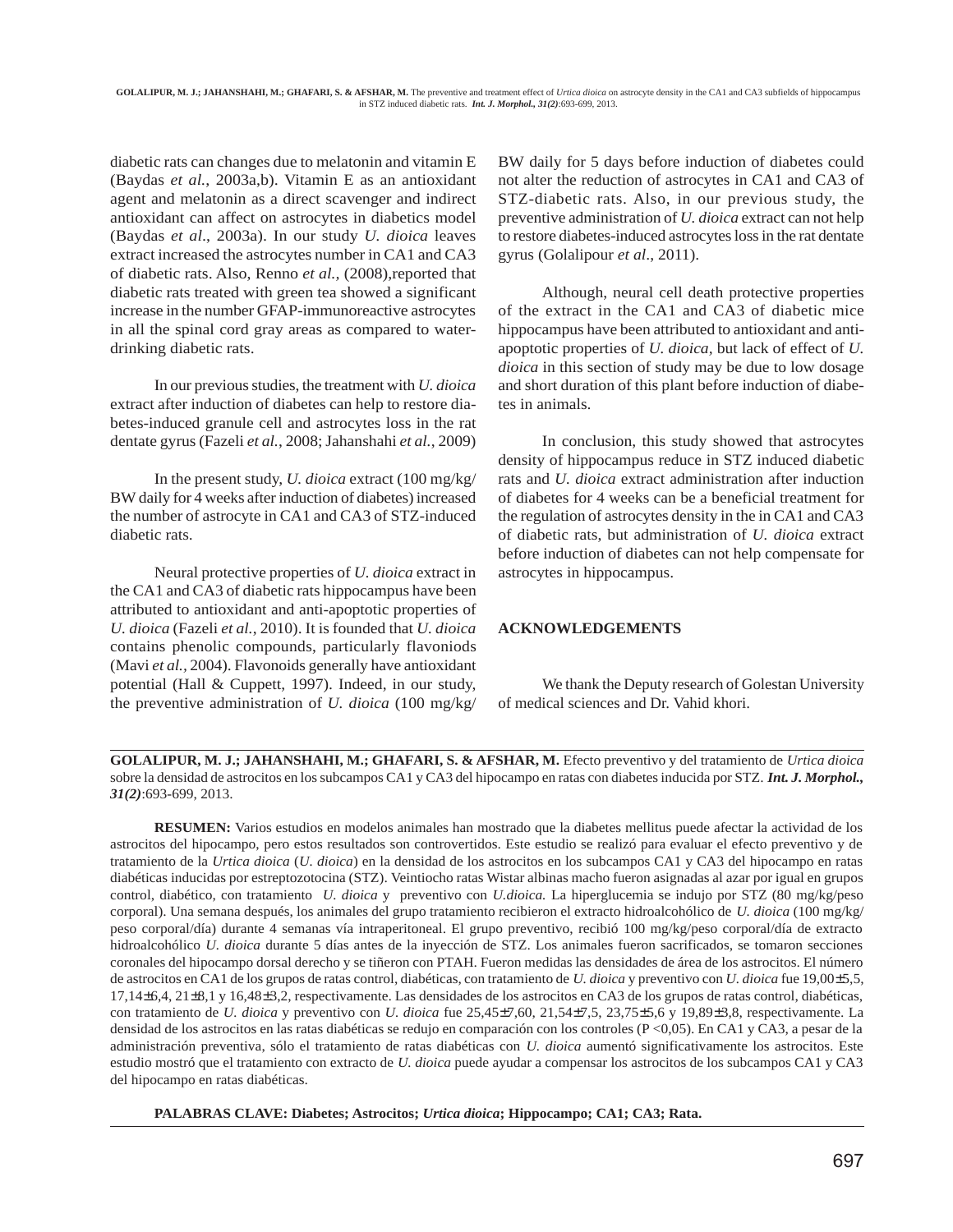**GOLALIPUR, M. J.; JAHANSHAHI, M.; GHAFARI, S. & AFSHAR, M.** The preventive and treatment effect of *Urtica dioica* on astrocyte density in the CA1 and CA3 subfields of hippocampus in STZ induced diabetic rats. *Int. J. Morphol., 31(2)*:693-699, 2013.

#### **REFERENCES**

- Afsari, Z. H.; Renno, W. M. & Abd-El-Basset, E. Alteration of glial fibrillary acidic proteins immunoreactivity in astrocytes of the spinal cord diabetic rats. *Anat. Rec. (Hoboken), 291(4)*:390-9, 2008.
- Allen, D. A.; Yaqoob, M. M. & Harwood, S. M. Mechanisms of high glucoseinduced apoptosis and its relationship to diabetic complications. *J. Nutr. Biochem., 16(12)*:705-13, 2005.
- Arroba, A. I.; Frago, L. M.; Argente, J. & Chowen, J. A. Activation of caspase 8 in the pituitaries of streptozotocin-induced diabetic rats: implication in increased apoptosis of lactotrophs. *Endocrinology, 146(10*):4417-24, 2005.
- Arroba, A. I.; Frago, L. M.; Paneda, C.; Argente, J. & Chowen, J. A. The number of lactotrophs is reduced in the anterior pituitary of streptozotocin-induced diabetic rats. *Diabetologia, 465(5)*:634-63, 2003.
- Arroba, A. I.; Lechuga-Sancho, A. M.; Frago, L. M.; Argente, J. & Chowen, J. A. Cell specific expression of X-linked inhibitor of apoptosis in the anterior pituitary of streptozotocin-induced diabetic rats. *J. Endocrinol., 192(1)*:215-27, 2007.
- Anitha, M.; Gondha, C.; Sutliff, R.; Parsadanian, A.; Mwangi, S.; Sitaraman, S. V. & Srinivasan, S. GDNF rescues hyperglycemiainduced diabetic enteric neuropathythrough activation of the PI3K/ Akt pathway. *J. Clin. Invest., 116(2)*:344-56, 2006.
- Baydas, G.; Nedzvetskii, V. S.; Tuzcu, M.; Yasar, A. & Kirichenko, S. V. Increase of glial fibrillary acidic protein and S-100B in hippocampus and cortex of diabetic rats: effects of vitamin E. *Eur. J. Pharmacol., 462(1-3)*:67-71, 2003a.
- Baydas, G.; Reiter, R. J.; Yasar, A.; Tuzcu, M.; Akdemir, I. & Nedzvetskii, V. S. Melatonin reduces glial reactivity in the hippocampus, cortex, and cerebellum of streptozotocin-induced diabetic rats. *Free Radic. Biol. Med., 35(7)*:797-804, 2003b.
- Brown, A. M. & Ransom, B. R. Astrocyte glycogen and brain energy metabolism. *Glia, 55(12)*:1263-71, 2007.
- Busiguina, S.; Chowen, J. A.; Argente. J. & Torres-Aleman, I. Specific alterations of the insulin-like growth factor I system in the cerebellum of diabetic rats. *Endocrinology, 137(11)*:4980-7, 1996.
- Coleman, E. S.; Dennis, J. C.; Braden, T. D.; Judd, R. L. & Posner, P. Insulin treatment prevents diabetes-induced alterations in astrocyte glutamate uptake and GFAP content in rats at 4 and 8 weeks of diabetes duration. *Brain Res., 1306*:134-41, 2010.
- Coleman, E. S.; Judd, R.; Hoe, L.; Dennis, J. & Posner, P. Effects of diabetes on astrocyte GFAP and glutamate transporters in the CNS. *Glia, 48(2)*:166-78, 2004.
- Chen, G. & Goeddel, D. V. TNF-R1 signaling: a beautiful pathway. *Science, 296(5573)*:1634-5, 2002.
- Delaney, C. L.; Russell, J. W.; Cheng, H. L. & Feldman, E. L. Insulinlike growth factor-I and over-expression of Bcl-xL prevent glucosemediated apoptosis in Schwann cells. *J. Neuropathol. Exp. Neurol., 60(2)*:147-60, 2001.
- Dringen, R.; Gutterer, J. M. & Hirrlinger, J. Glutathione metabolism in the brain. Metabolic interactions between astrocytes and neurons in the defense against reactive oxygen species. *Eur. J. Biochem., 267(16)*:4912-6, 2000.
- Evans, W. C. *Trease and Evans Pharmacognosy.* W. B. Saunders. Edinburgh, Churchill-Livingstone, 2002. pp.211-214,
- Farzami, B.; Ahmadvand, D.; Vardasbi, S.; Majin, F.J. & Khaghani, Sh. Induction of insulin secretion by a component of *Urtica dioica* leave extract in perifused islets of Langerhans and its *in vivo* effects in normal and streptozotocin diabetic rats. *Ethnopharmacol., 89(1)*:47-53, 2003.
- Fazeli ,S. A.; Gharravi, A. M.; Ghafari, S.; Jahanshahi, M. & Golalipour, M. J. The granule cell density of the dentate gyrus following administration of *Urtica dioica* extract to young diabetic rats. *Folia Morphol. (Warsz), 67(3)*:196-204, 2008.
- Fazeli, S. A.; Gharravi, A. M.; Ghafari, S.; Jahanshahi, M. & Golalipour, M. J. Effects of *Urtica dioica* extract on CA3 hippocampal pyramidal cell loss in young diabetic rats. *Neural Regen. Res., 59(12)*:901-5, 2010.
- García-Cáceres, C.; Lechuga-Sancho, A.; Argente, J.; Frago, L. M. & Chowen, J. A. Death of hypothalamic astrocytes in poorly controlled diabetic rats is associated with nuclear translocation of apoptosis inducing factor. *J. Neuroendocrinol., 20(12)*:1348-60, 2008.
- Gispen, W. H. & Biessels, G. J. Cognition and synaptic plasticity in diabetes mellitus. *Trends Neurosci., 23(11)*:542-9, 2000.
- Golalipur, M. J.; Ghafari, S.; Latimfimoghadam, M. H. & Kaboli, S. Alteration of dentate gyrus astrocytes in diabetic rats: Protective role of Urtica dioica. *Int. J. Morphol., 29(4)*:1307-12, 2011.
- Goss, J. R.; Finch, C. E. & Morgan, D. G. Age-related changes in glial fibrillary acidic protein mRNA in the mouse brain. *Neurobiol. Aging, 12(2)*:165-70, 1991.
- Gülçin, I.; Küfrevioglu, O. I.; Oktay, M. & Büyükokuroglu, M. E. Antioxidant, antimicrobial,antiulcer and analgesic activities of nettle (*Urtica dioica* L.). *Ethnopharmacol., 90(2-3)*:205-15, 2004.
- Hall, C. A. & Cuppett, S. L. *Structure–Activities of Natural Antioxidants in*: Aruoma OI, Cuppett SL(ed) Antioxidant methodology *in vivo* and *in vitro* concepts. Champaign, AOCS Press, 1997. pp.141-72.
- Ishii, D. N. Implication of insulin-like growth factors in the pathogenesis of diabetic neuropathy. *Brain Res. Rev., 20(1)*:47-67,1995.
- Jahanshahi, M.; Golalipour, M. J. & Afshar, M. The effect of *Urtica* dioica extract on thenumber of astrocytes in the dentate gyrus of diabetic rats. *Folia Morphol. (Warsz), 68(2)*:93-7, 2009.